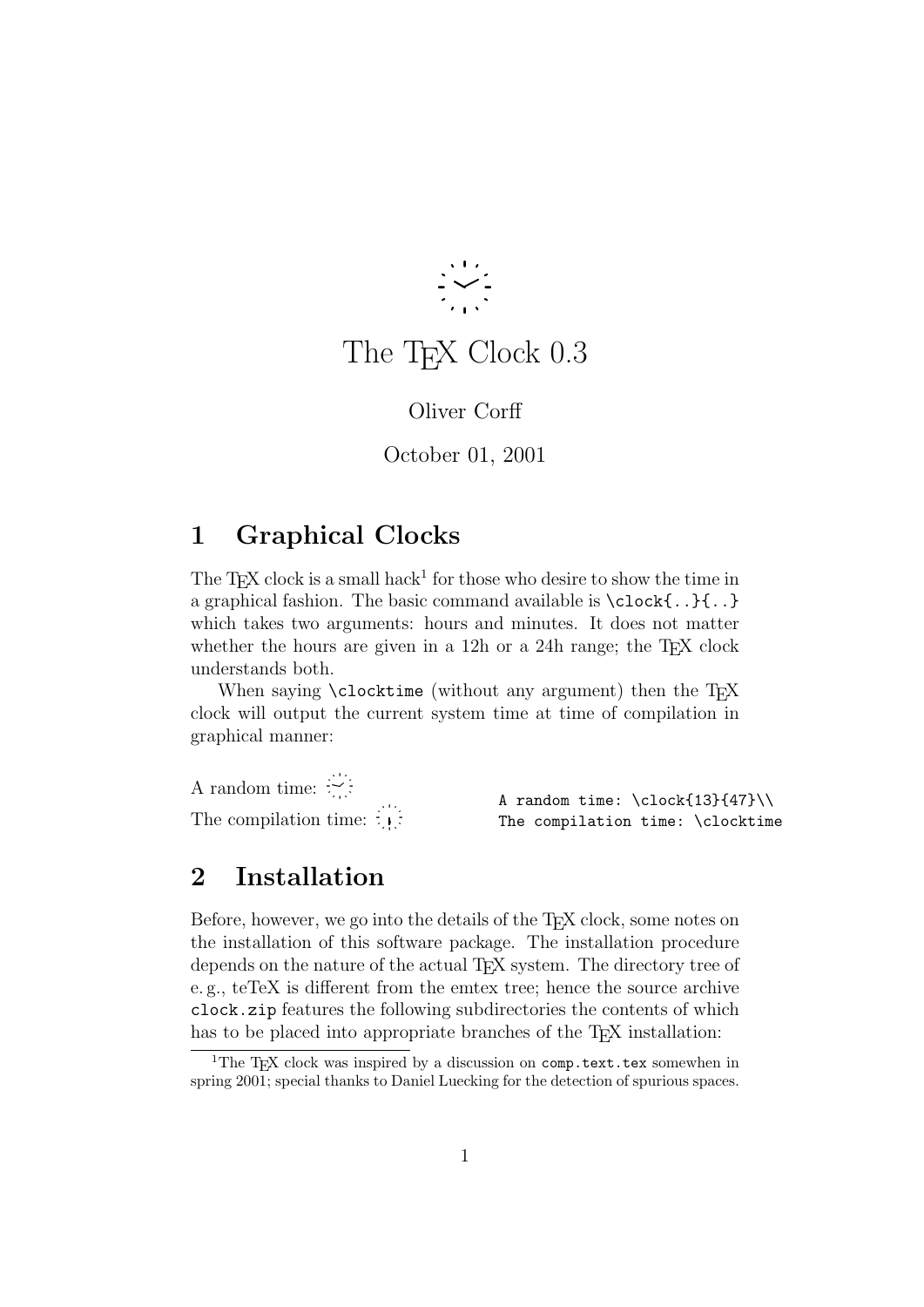- mfinput holds the Metafont source file for the clock. The suggested path for emtex users is \emtex\mfinput\clock; for teTeX users \$TEXMF/fonts/source/public/clock is a suitable choice.
- tfm holds the font metrics file. The suggested path for emtex users is \emtex\tfm\clock; for teTeX users \$TEXMF/fonts/tfm/public/clock is a suitable choice.
- texinput holds the style files which are read by T<sub>EX</sub> and  $\text{MT}_E X 2_{\epsilon}$ . The suggested path for emtex users is \emtex\texinput\clock; for teTeX users \$TEXMF/tex/latex/clock is a suitable choice.
- doc contains the documentation (the document which you are reading right now). It can be placed in \emtex\doc\clock (for emtex users) or \$TEXMF/doc/latex/clock (for teTeX users).

It may become necessary to rehash the directory database of the TEX system. When in doubt, consult your system administrator or local T<sub>E</sub>X wizard. On teTeX systems, the command texhash will perform this service.

### 3 Activating the T<sub>E</sub>X clock

In order to access the features of this little clock, T<sub>EX</sub> users put  $\int$ input clock near the beginning of their document, while  $\langle \text{H}$ FX 2<sub>6</sub> users say \usepackage{clock} in the preamble of their document. There are no options for the T<sub>E</sub>X clock.

### 4 Clock Styles

The appearance of the clock is controlled by two style parameters. \ClockFrame is a Boolean parameter and can be true or false. Saying \ClockFramefalse lets the border disappear, saying \ClockFrametrue lets the border appear.

The parameter ClockStyle takes a number between 0 and 3 where 0 stands for a clock with invisible dial: